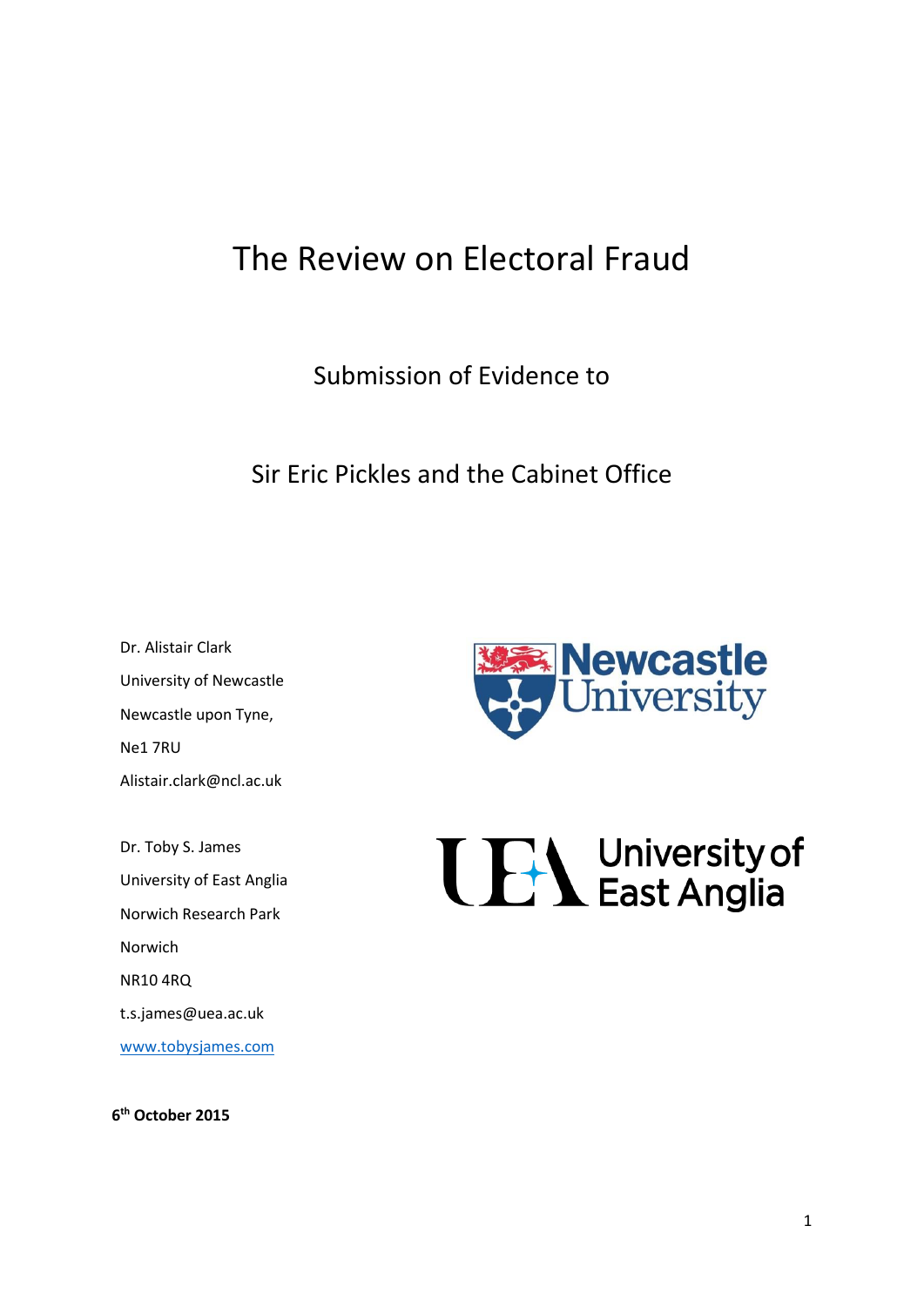#### **Introduction and overview**

- On 13 August 2015 the Minister for Constitutional Reform requested that Sir Eric Pickles, in his position as the government's Anti-Corruption Champion, reviews electoral fraud and suggested measures to tackle the problem. $<sup>1</sup>$  This review follows concerns that have been</sup> raised about the integrity of the electoral process raised by the Tower Hamlet's case. Specifically, the terms of reference are to:
	- $\circ$  'examine what steps are necessary to stop voter registration fraud and error, postal voting fraud, impersonation, intimidation, bribery, treating and undue influence
	- o review the role of councils, the police and the Electoral Commission in deterring, identifying and prosecuting fraud
	- o consider the recommendations of Richard Mawrey QC in his recent Election Court judgment on fraud in the London Borough of Tower Hamlets
	- o recommend to government what practical changes are needed to legislation, guidance and practice'
- This policy brief makes recommendations based on research that we have either individually or jointly have undertaken on electoral administration. We suggest that:
	- $\circ$  The available evidence is that electoral fraud at the polling place is a localised problem.
	- o Measures should not be introduced to tackle electoral fraud if they adversely affect already chronically low voter registration and turnout *unless* other provisions are also introduced to offset this.
	- $\circ$  The main problem experienced at polling stations at the May 2015 General Election, our new study shows, was citizens not being able to vote at polling stations because they were not on the register. Over two-thirds of polling stations turned at least one would-be voter away.
	- o Further resources for local authorities and provisions to bring about a complete register (such as the introduction of automatic registration) will deal with this problem and may also make election officials better able to investigate suspicions of electoral fraud when they occur.

#### **Levels of electoral frauds**

**.** 

 There have been some high profile cases of electoral fraud in Britain overseen by Richard Mawrey QC since 2000, notably in Birmingham (2004), Slough (2007) and the Tower Hamlets (2014). In his verdict on the 2014 Tower Hamlet's case Richard Mawrey recommended making the elections petitions system more streamlined and effective. The Law Commission has already made recommendations here, and since one of us is also a member of their advisory board, we would like to stress complete support for the need for a swifter legal process for dealing with concerns about electoral fraud. The petitions system is not fit for purpose<sup>2</sup>

<sup>1</sup> Cabinet Office (2015), 'Sir Eric Pickles to examine electoral fraud', 13 August 2015, <https://www.gov.uk/government/news/sir-eric-pickles-to-examine-electoral-fraud> <sup>2</sup> [http://www.hendersonchambers.co.uk/wp-content/uploads/2015/04/Richard-Mawrey-QC-Judgment-23-](http://www.hendersonchambers.co.uk/wp-content/uploads/2015/04/Richard-Mawrey-QC-Judgment-23-April-2015.pdf) [April-2015.pdf](http://www.hendersonchambers.co.uk/wp-content/uploads/2015/04/Richard-Mawrey-QC-Judgment-23-April-2015.pdf) paragraphs 662-671.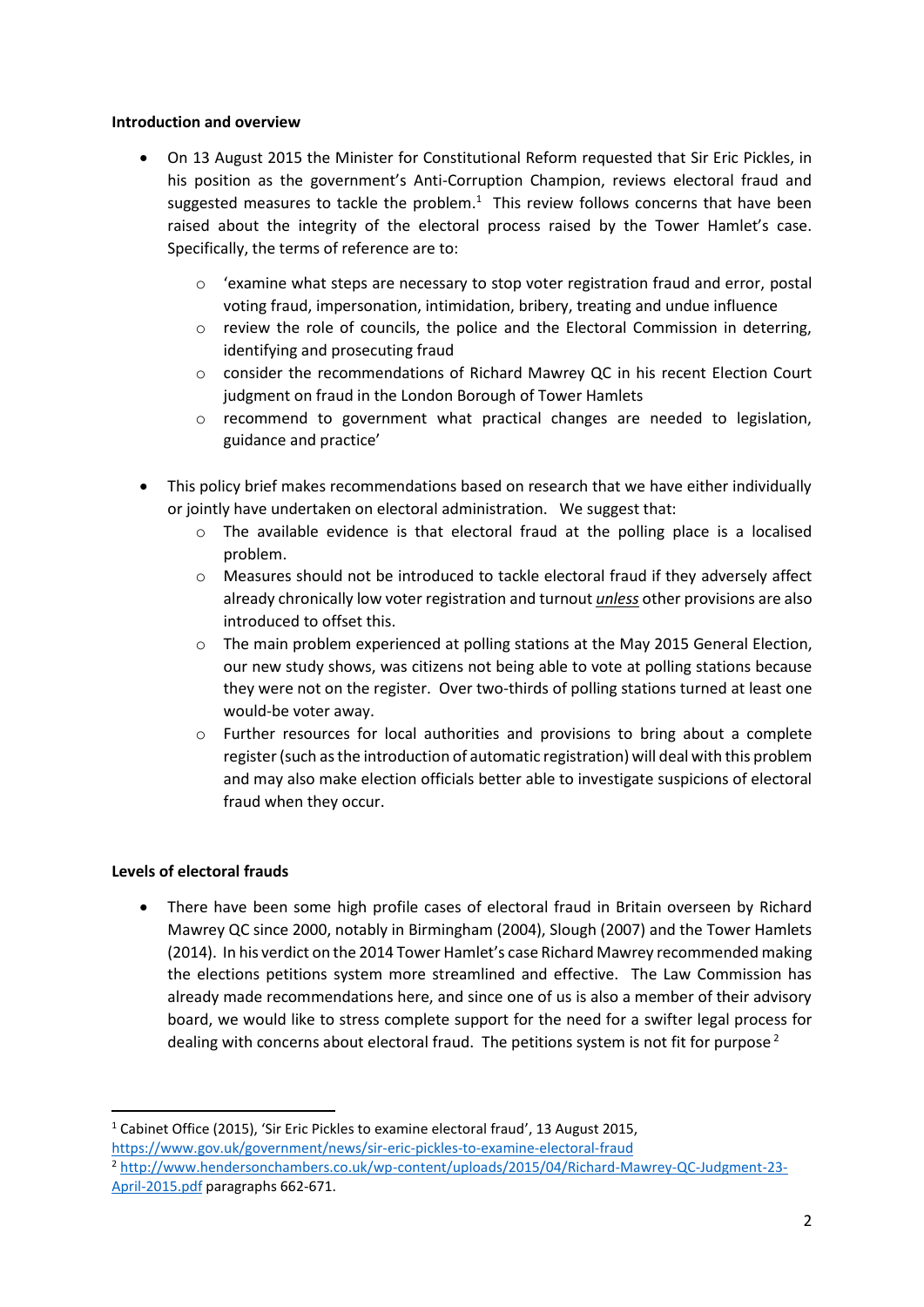- Mr. Mawrey has also previously made further suggested that postal voting on demand allows fraud 'on an industrial scale' and should be abolished. $3$  There have been concerns raised elsewhere that electoral fraud might also be taking place in polling stations by personation or undue influence.<sup>4</sup>
- Recent cases of electoral fraud have understandably led to concerns about the integrity of the registration and voting processes. The international evidence is clear, however, that while allegations and cases of electoral fraud in democracies grab the headlines, this does not necessarily mean that fraud is widespread. Often, allegations are partisan, made by political opponents, trying to discredit the 'winner.' While there are therefore undeniably cases of electoral malpractice, the question is that is commonly asked is whether cases of electoral fraud are like cases of aeroplane crashes (rare, but highly reported) or car crashes (common, but rarely reported).
- The balance of evidence from the US, for example, is that electoral fraud is actually extremely rare. One study found 31 actual credible cases of fraud in the US out of over a billion ballots cast between 2000-2014. 5

## **New Research from the 2015 General Election Poll Worker Survey**

- One way of finding out is to ask the people on the frontline of elections. We undertook the first ever survey of UK poll workers (presiding officers and election clerks) to establish the problems that take place in elections. The provisional results of this was disseminated at a recent international conference in San Francisco.<sup>6</sup>
- Our survey took place in May 2015 at the general election. In total, 3350 questionnaires were distributed, achieving a response rate of 38.8 per cent. The analysis is therefore based on responses from around 1300 polling station workers in a mix of rural, urban and mixed local authorities and constituencies. The survey covered eight local authorities – four in the North East and four in Norfolk.
- Table 1 summarises the provisional data on the number of concerns by poll workers. It shows that some poll workers did suspect cases of electoral fraud – but these were extremely few and far between. In total, 11 out of the 1289 poll workers were suspicious that one voter had committed electoral fraud. It should also be noted that these were suspicions, and not proven cases.
- Of those 11, two provided some qualitative comments about why they thought fraud had taken place. In one case two Lithuanian citizens approached a polling station confused as to whether they were allowed to vote because one was on the register and one was not. In the event, an ineligible elector did vote. This type of 'fraud' was described by the poll worker as

 $\overline{a}$ 

[http://www.washingtonpost.com/news/wonkblog/wp/2014/08/06/a-comprehensive-investigation-of-voter](http://www.washingtonpost.com/news/wonkblog/wp/2014/08/06/a-comprehensive-investigation-of-voter-impersonation-finds-31-credible-incidents-out-of-one-billion-ballots-cast/)[impersonation-finds-31-credible-incidents-out-of-one-billion-ballots-cast/](http://www.washingtonpost.com/news/wonkblog/wp/2014/08/06/a-comprehensive-investigation-of-voter-impersonation-finds-31-credible-incidents-out-of-one-billion-ballots-cast/)

<sup>&</sup>lt;sup>3</sup> BBC News (2014) 'Postal voting 'allows industrial scale fraud', 11 March 2014,

[http://www.bbc.co.uk/news/uk-politics-26525910,](http://www.bbc.co.uk/news/uk-politics-26525910) also see: BBC News (2005) 'Postal votes "wide-open to fraud"', April 4 2005, [http://news.bbc.co.uk/1/hi/uk\\_politics/4408101.stm.](http://news.bbc.co.uk/1/hi/uk_politics/4408101.stm)

<sup>4</sup> Peter Golds (2015) 'An urgently needed plan of action to stop electoral fraud', 21 May 2015, [http://www.conservativehome.com/platform/2015/05/peter-golds-an-urgently-needed-plan-of-action-to](http://www.conservativehome.com/platform/2015/05/peter-golds-an-urgently-needed-plan-of-action-to-stop-electoral-fraud.html)[stop-electoral-fraud.html](http://www.conservativehome.com/platform/2015/05/peter-golds-an-urgently-needed-plan-of-action-to-stop-electoral-fraud.html)

<sup>5</sup> Justin Levitt (2014) 'A comprehensive investigation of voter impersonation finds 31 credible incidents out of one billion ballots cast', *Washington Post*, 6 August 2014

<sup>6</sup> Alistair Clark and Toby S. James (2015) 'The Unsung Heroes of Electoral Democracy: Poll Workers and Electoral Integrity in Britain,' *Paper for the Pre-APSA Workshop on Electoral Integrity, San Francisco, September 2015*. Available from: [https://tobysjamesdotcom.files.wordpress.com/2013/11/clark-james-poll-workers](https://tobysjamesdotcom.files.wordpress.com/2013/11/clark-james-poll-workers-eipapsa-final.pdf)[eipapsa-final.pdf](https://tobysjamesdotcom.files.wordpress.com/2013/11/clark-james-poll-workers-eipapsa-final.pdf)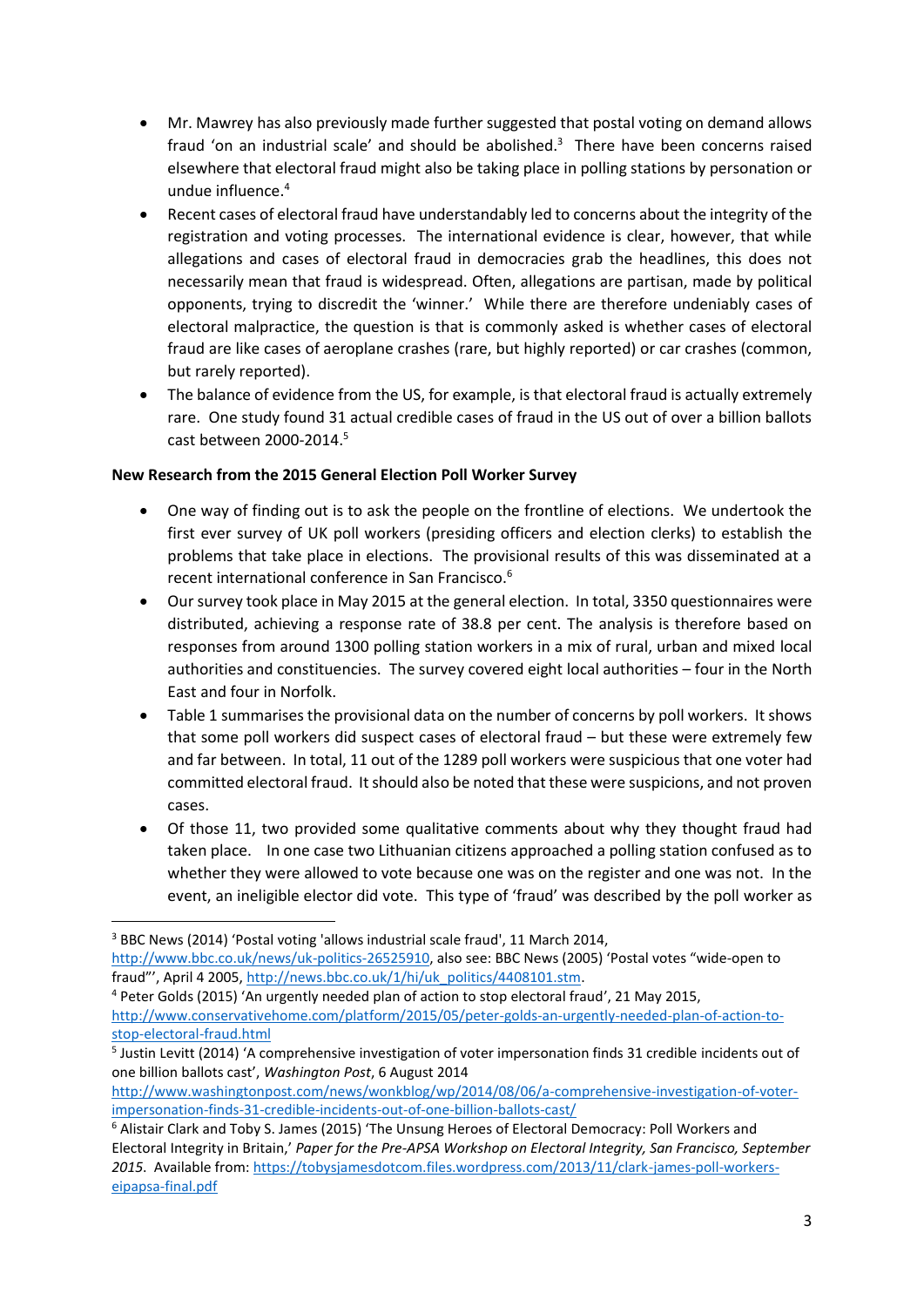not intentional and would have been prevented by the new system of individual electoral registration.

• In the second case a poll worker was: 'concerned about a voter who, when lining up for issue of the ballot paper, already seemed to have a used ballot paper partially hidden behind a leaflet she was carrying. The perpetrator was from an ethnic minority and not a fluent English speaker, so it could have been a genuine error.' The poll worker explained that the long queues prevented this being investigated fully. This suggests that sufficient poll workers and additional resources are crucial for polling stations if any cases are to be investigated. Evidence from our research has consistently shown that there is a direct link between additional resources for election administrators and the delivery of higher quality elections.<sup>7</sup>

|                                                           | <b>None</b> | 1    | $2 - 5$        | $6 - 10$       | $10+$          |
|-----------------------------------------------------------|-------------|------|----------------|----------------|----------------|
| <b>Suspected cases of electoral fraud</b>                 | 99.1        | 0.9  | $\overline{0}$ | $\overline{0}$ | $\overline{0}$ |
| People ask to vote whose identity I was<br>unsure of      | 94.4        | 4.8  | 0.7            | $\mathbf 0$    | 0.1            |
| People taking photos of ballot/polling<br><b>stations</b> | 94.6        | 4.6  | 0.9            | $\mathbf 0$    | 0.0            |
| Members of parties being where they<br>shouldn't be       | 94.7        | 3.9  | 1.2            | 0.1            | 0.1            |
| <b>Members of parties intimidating public</b>             | 94.5        | 2.4  | 2.4            | 0.6            | 0.2            |
| People asking to vote but not on register                 | 31.3        | 16.2 | 39.5           | 9.8            | 3.2            |

*Table 1: Problems Experienced by Poll Workers (%).*

## **Problem of levels of voter registration and voter turnout**

- It is notable that our study found that other problems were more common. In particular, the most widespread problem was people asking to vote who were not on the register, presumably because they were not registered or had gone to wrong polling station. Over two thirds of polling stations turned away at least one citizen from voting.
- This points to how electoral fraud is not the only problem that needs to be considered when this review makes recommendations. Levels of voter turnout in the UK are low, especially at local and PCC elections. Levels of voter registration are in long term decline, having fallen from 96% in the 1950s, to 82% in 2011.<sup>8</sup>
- In addition, measures to increase security in the electoral process can have the direct effect of making it more difficult for citizens to participate and could exacerbate this problem, evidence suggests.<sup>9</sup>

**<sup>.</sup>** <sup>7</sup> Alistair Clark (2014) 'Investing in Electoral Management' in P. Norris, R. Frank & F. Martinez I Coma (eds.) *Advancing Electoral Integrity*, New York: Oxford University Press, pp165-188.; Alistair Clark (2014) 'Identifying the Determinants of Electoral Integrity and Administration in Advanced Democracies: The Case of Britain', paper to ECPR General Conference, University of Glasgow. Toby S. James (2014) 'Electoral Management in Britain' in P. Norris, R. Frank & F. Martinez I Coma (eds.) *Advancing Electoral Integrity*, New York: Oxford University Press, pp135-164.

<sup>8</sup> Gemma Rosenblatt, Phil Thompson & Davide Tiberti (2012). The Quality of the Electoral Registers in Great Britain and the Future of Electoral Registration. *Parliamentary Affairs*, 65(4), 861-876.

<sup>9</sup> Toby S. James (2012) *Elite Statecraft and Election Administration: Bending the Rules of the Game*, Palgrave Macmillan: Basingstoke, Chapter 2.